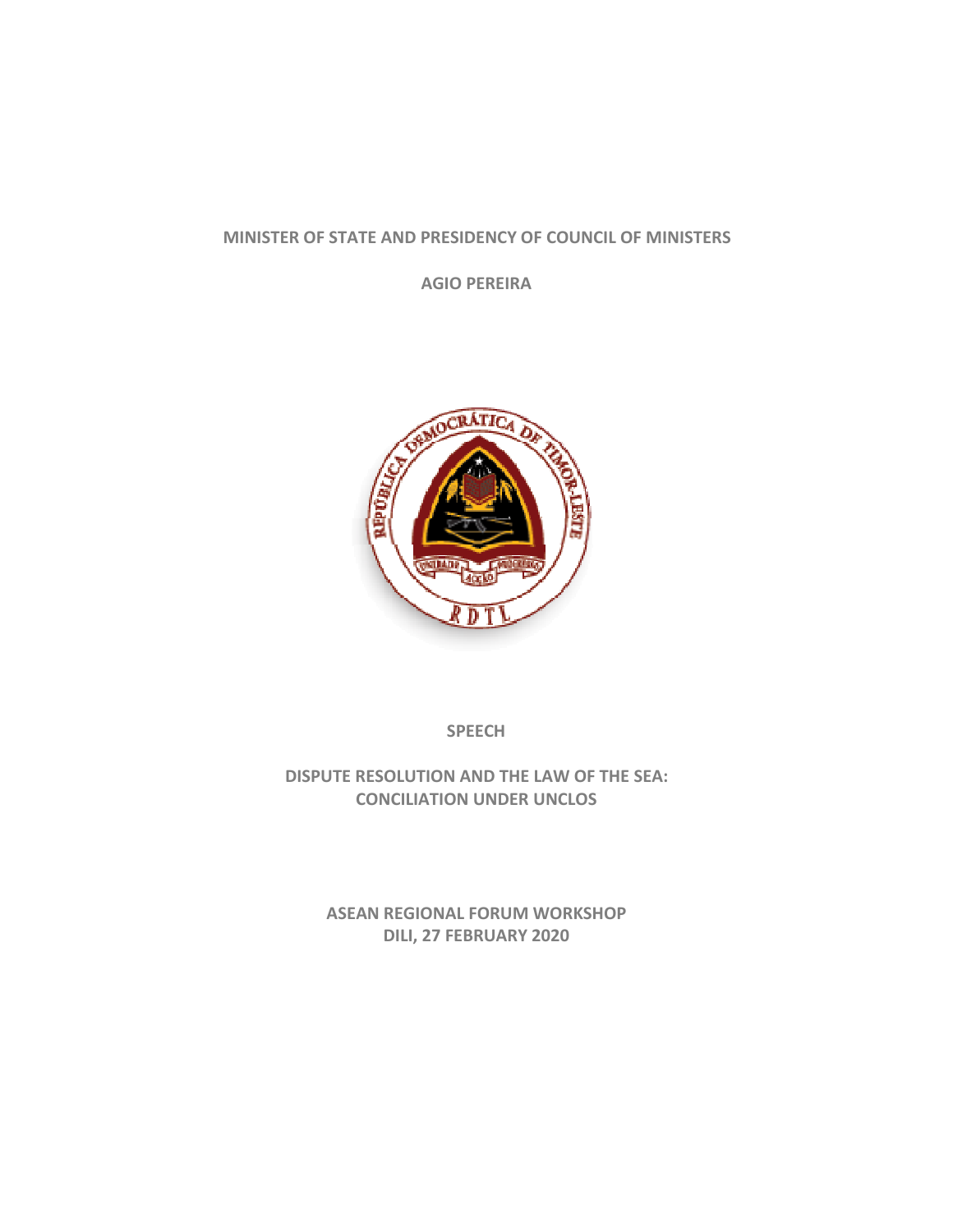Good morning ladies and gentlemen. It is an honour to be joined by our Chief Negotiator His Excellency Xanana Gusmão, Ambassador Gary Quinlan and Mr. Damos Agusman to name just a few. I would also like to acknowledge our co-chairs for this forum, Dr. Adina Kamarudin of Malaysia, Mr. James Larsen of Australia and Ambassador Jorge Camões of Timor‐Leste.

To all our friends from the region, welcome to my home and our capital, Dili, Timor‐Leste. I also spare a thought and our best wishes to Judge Abdul Koroma who was scheduled to be with us, but due to health reasons is unable to travel.

Ladies and gentlemen, few people are more qualified to talk about the compulsory conciliation proceedings between Timor‐Leste than my fellow panellist, Ambassador Quinlan. Ambassador Quinlan was my opposing Agent in the proceedings. I would like to think we are now good friends through that hard-fought process, but perhaps let's wait to see what he has to say!

Perhaps I can be of most use today, by putting forward the Timor-Leste perspective on the conciliation. It is something Ambassador Quinlan and I have done before for our respective States, albeit in written form as part of a book authored by the Centre for International Law at the National University of Singapore. We are very pleased to be joined here by one of the editors of that publication, Ms. Tara Davenport.

As students of the region and of international diplomacy and international law, you will all be familiar, at least in passing, with the compulsory conciliation between Timor‐Leste and Australia.

At a basic level, the conciliation was a 'first'  $-$  the first ever compulsory conciliation under UNCLOS. With the expertise of a Conciliation Commission, we managed to resolve our dispute even where one of the States is far larger and more powerful, and the other a developing and young State. We managed to do this, despite the process being voluntary in the sense that any recommendations of the Commission were non‐binding. Our issues were resolved "bottom‐ up" by facilitators in suits, not "top-down" by judges in robes. The Commission chipped away at bottom lines. They educated themselves on our perspective; they listened; and they addressed the human elements in the dispute. They spoke to us, not at us. We collaborated rather than clashed – well, at least most of the time.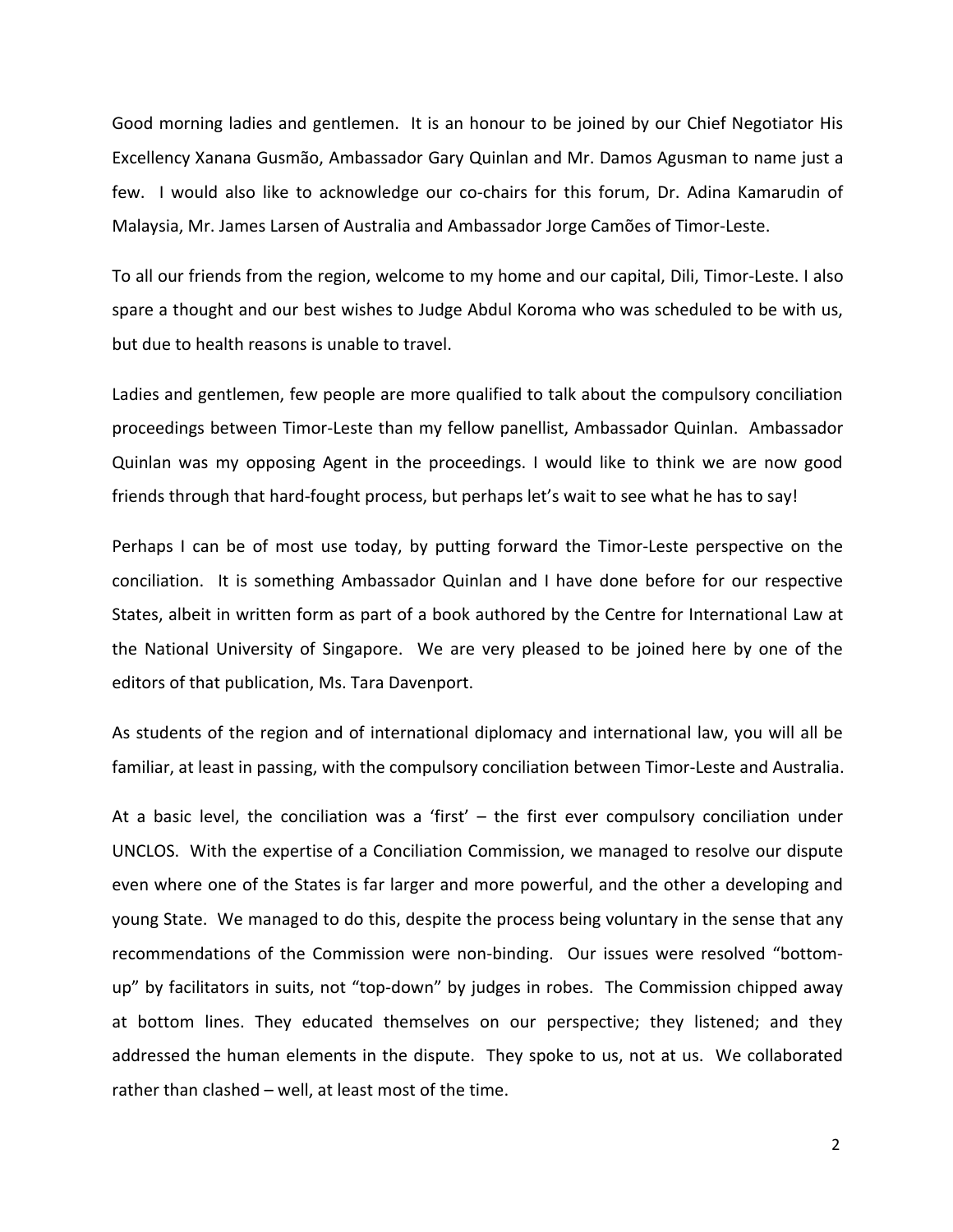At a more complex level, the conciliation sat at the intersection of law and diplomacy, addressing fundamental norms of how States interact on delicate issues of sovereignty and consent. We live in an increasingly globalised world with disparate State and non‐State actors, yet it is States, as represented by their Governments, that remain the dominant actors. There is a certain degree of symbolism and pride inherent in our interactions because of that fact. We therefore often require bespoke dispute resolution frameworks to resolve delicate issues between us.

Ladies and gentlemen, Timor-Leste and Australia share a long history. Our people fought side by side during the Second World War. The bonds of friendship and camaraderie between the Australian commandos based in Timor and everyday Timorese who helped them in the face of war, is still celebrated today. Despite this goodwill, our bilateral relationship faced significant challenges in the second half of the 20th century. Not only was our nation occupied for 24 years, but attempts were also made by our neighbors to secure sovereign rights in the resource rich Timor Sea.

Despite this, in 1999, Timorese voted for independence. This triggered another dark and violent chapter in our nation's history. Our friends in Australia led the UN peacekeeping efforts as our nation emerged from the 'ashes'. The restoration of our independence on 20 May 2002 was an emotional moment. As with many post-colonial nations, our independence was hardwon, although Timor-Leste absorbed more than its fair share of pain and suffering as we moved to independence.

The opportunities of new Statehood brought a sense of optimism to Dili and our surrounding districts. Most relevantly to the conciliation, we entered into a series of treaties with Australia. These three treaties resulted in a resource sharing arrangement in the Timor Sea, albeit these agreements did not delimit a permanent maritime boundary in the Timor Sea.

As we moved into a new decade, our two nations found ourselves embroiled in a number of disputes. While we were grateful for the assistance Australia afforded us in our darkest hour, the issue of maritime rights in the Timor Sea had emerged as a significant impediment to our overall diplomatic cooperation.

3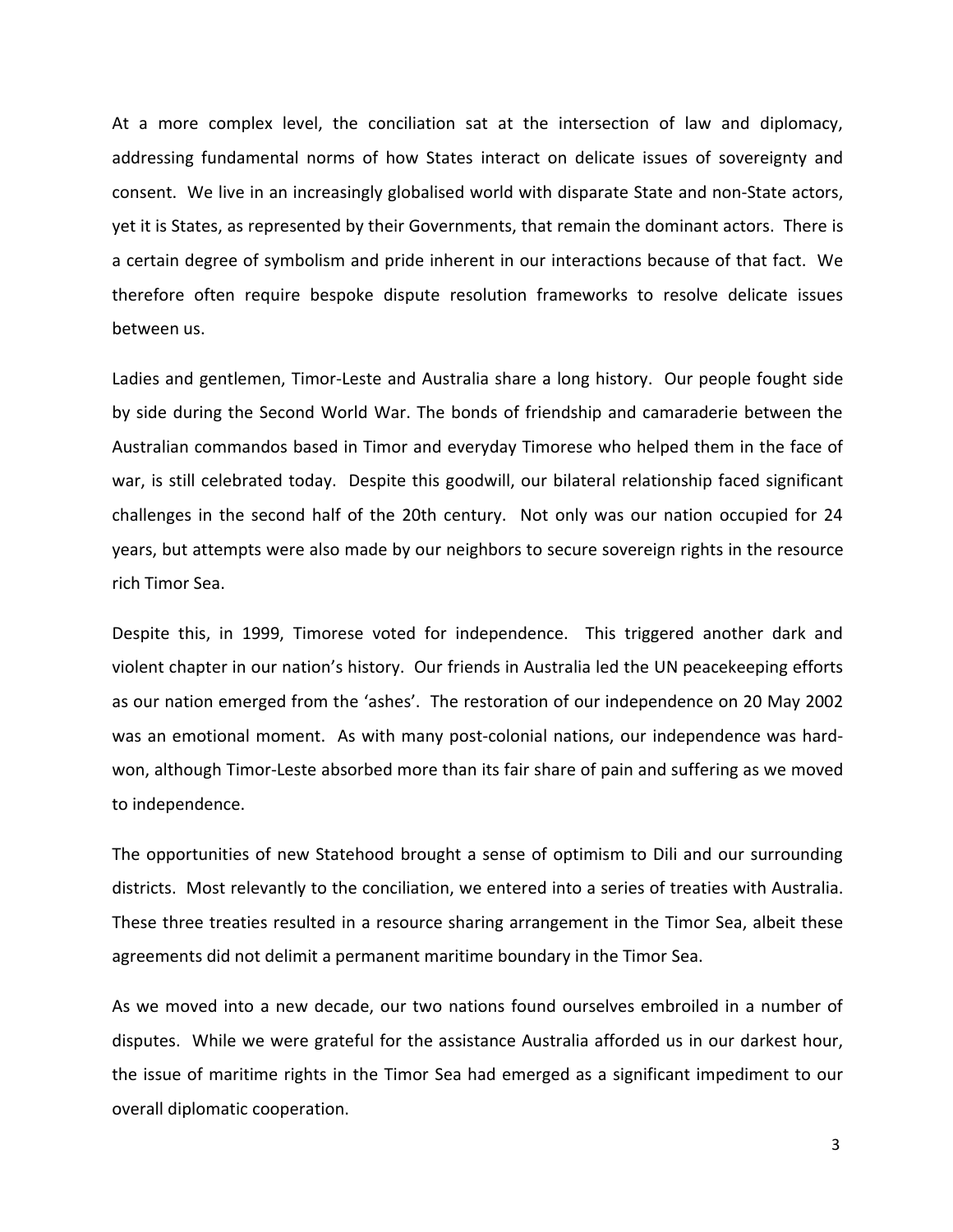Accordingly, we became quite familiar with the Peace Palace at The Hague, which was the forum for no less than three separate disputes between 2013 and 2016. I shall leave to the lawyers to explain the details, but these disputes concerned the alleged case of espionage performed at the bequest of the Australian Government against Timor‐Leste, the related proceedings at the ICJ concerning the seizure of various Timor‐Leste documents by Australian authorities in Canberra and a lesser known case concerning the jurisdiction over the Bayu‐ Undan pipeline.

I think it is fair to say our diplomatic relationship was at a low point during this time. Indeed, only now with our Maritime Boundary Treaty in force and the conciliation a few years gone, do we have the 'clean air'  $-$  as us politicians might call it  $-$  to truly reflect on how low relations had sunk.

But my message today is one of optimism.

How did our two nations go from such a low point to the positive and productive relationship we have today? The major intervening event was of course the conciliation.

In 2016, our nation was in somewhat of a difficult spot. The delimitation of our maritime boundaries had become an issue of sovereignty for our nation. While we felt that the occupation of our lands had ceased, there was a sense that the occupation of our seas had not.

Our legal options to realise our goal of sovereignty were severely limited. We were unable to take Australia to an international court or tribunal concerning the maritime boundary owing to Australia's jurisdiction reservation (or 'carve out') as to maritime boundaries. This carve‐out was put in place two months before our restoration of independence. Further, Australia refused to negotiate on maritime boundaries on a bilateral basis owing to the so‐called moratorium clause contained in one of the provisional resource sharing treaties.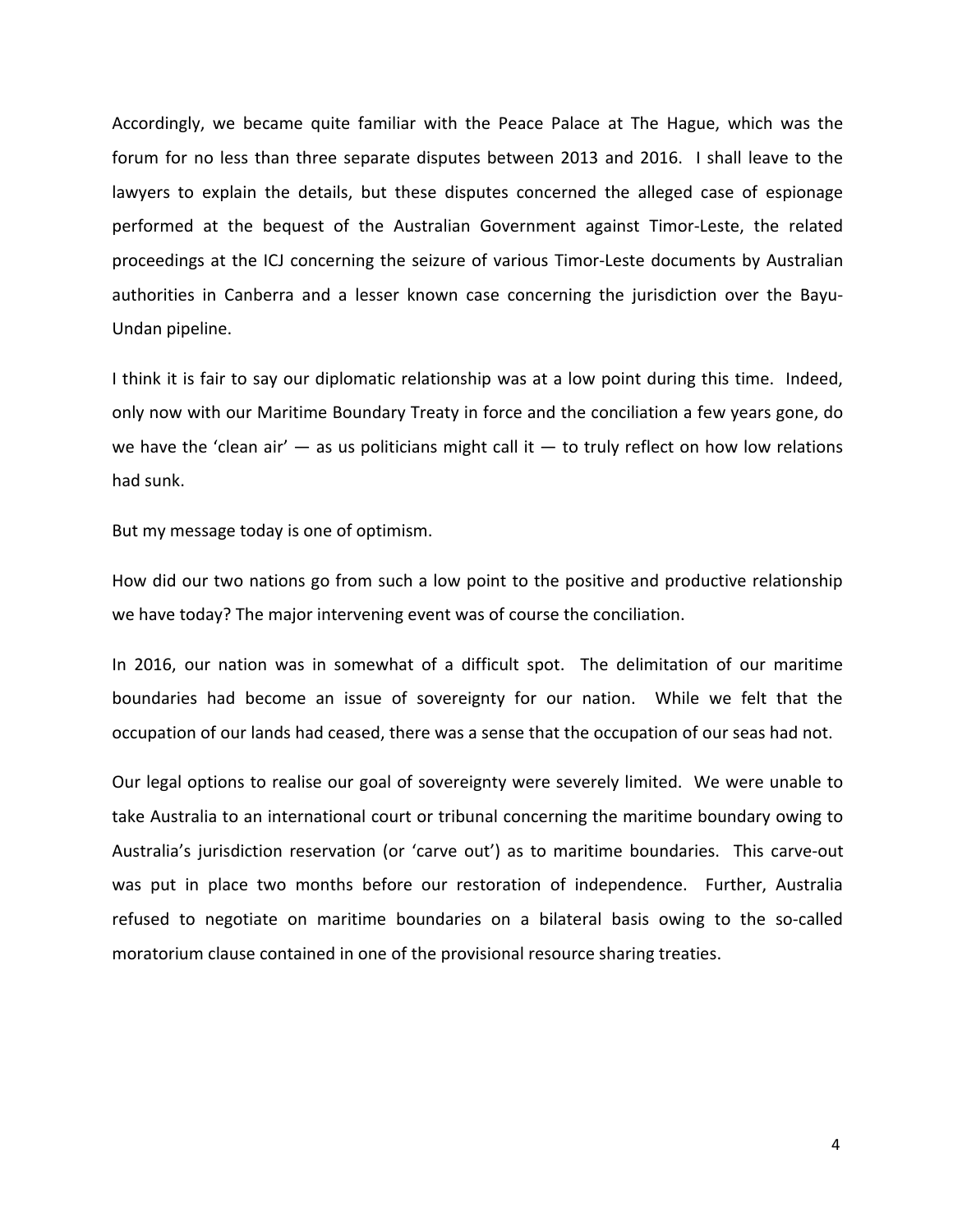In considering our legal options, Timor-Leste was mindful not to colour our reputation with international oil companies and to provide a stable investment environment for those companies in the Timor Sea. Yet, more profoundly, we were driven by the realisation of our maritime rights under international law. Timorese of all political persuasions were united in one voice on this issue.

Before we made the decision to commence conciliation, both our States participated in a period of structured engagement as a way to resolve our differences. During this brief period we were able to engage directly with our Australian counterparts yet we were unsuccessful at broaching the topic of most importance: permanent maritime boundaries.

On 11 April 2016, our Ambassador at the time Abel Guterres walked into the RG Casey Building in Canberra to deliver a notice to the relevant Australian officials. I am reliably informed there was some degree of surprise upon them reading the notice that confirmed Timor-Leste would be commencing compulsory conciliation. It was a bold move on our part. The process had never been used before and we did not know how Australia would respond.

We shortly received notice from Australia that it would be disputing the jurisdiction of the Conciliation Commission to hear the matter. This is something we may discuss in our session on jurisdiction and admissibility tomorrow, but suffice to say, within a few short months we found ourselves opposite each other at the Peace Palace at The Hague.

Neither side held much back. Our Chief Negotiator explained that with Australia's jurisdictional reservation it had turned its back on the law. In my speech, I explained how Timor‐Leste takes great comfort in the basic principles of equality and States and the fairness of the international law system. Australia responded in turn, accusing Timor‐Leste of having ulterior motives in bringing the conciliation. Jurisdictional arguments followed behind closed doors.

In September 2016, the Commission found it did have jurisdiction. We had overcome the first hurdle. The conciliation was to proceed, yet a press release from Australia's Foreign Minister cautioned that the process was not legally binding. We still had some more work to do.

5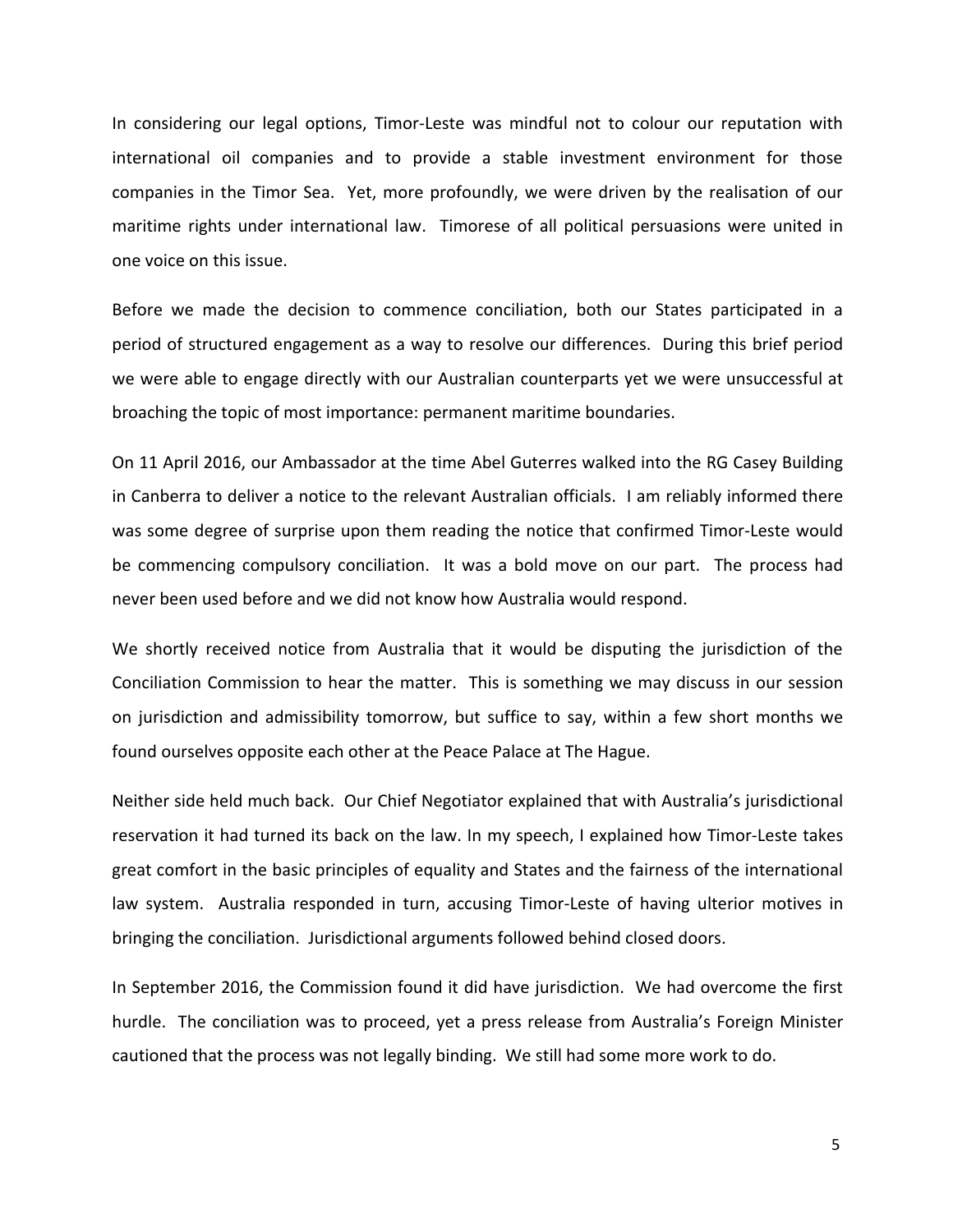It was over the coming months that we began to realise the value of having an expert intermediary. Our sessions were all ex parte. The Commission took the time to educate themselves on our perspective, and I am sure on the Australian perspective as well.

Within a few short months of the opening hearings, the Commission was able to bring the parties together on a number of important issues. The aptly‐named 'Integrated Package of Confidence Building Measures' did just that  $-$  it set forth the path required to a permanent delimitation of maritime boundaries but it equally addressed the human elements in the dispute. To build trust, Timor‐Leste agreed to withdraw two of the related arbitrations, while Australia managed to procure a genuine mandate from its government to negotiate permanent maritime boundaries. It was a momentous occasion that overturned decades of policy from Canberra. We were now moving in the right direction.

Those hearings prior to the Confidence Building Measures and those after the Confidence Building Measures are rightly held confidential between the two States and the Commission. I am reminded of what one of Australia's advocates, Sir Daniel Bethlehem notes of the 'secret life of international law'. I can appreciate the frustration of many public observers who were merely rewarded with brief media releases synthesising week‐long meetings, but such is the nature of how States interact. Confidence and confidentiality were indeed key elements in coming to agreement.

Ambassador Peter Taksøe‐Jensen (or the 'Chair' as we knew him) and the Commission worked tirelessly over the months following the Confidence Building Measures. I am sure the Chair himself was very pleased when both sides managed to come to a comprehensive package agreement on the last day of August 2017. I profess that the Chair was very keen to call this agreement the 'Copenhagen accords', after his home town and the location of our agreement, yet I think '30 August Agreement' appears to have superseded the Chair's desire. No good deed goes unpunished, as they say.

Among other matters, the agreement set out the delimitation of a permanent maritime boundary in the Timor Sea and set a path for the development of the largest field in the Timor Sea, Greater Sunrise.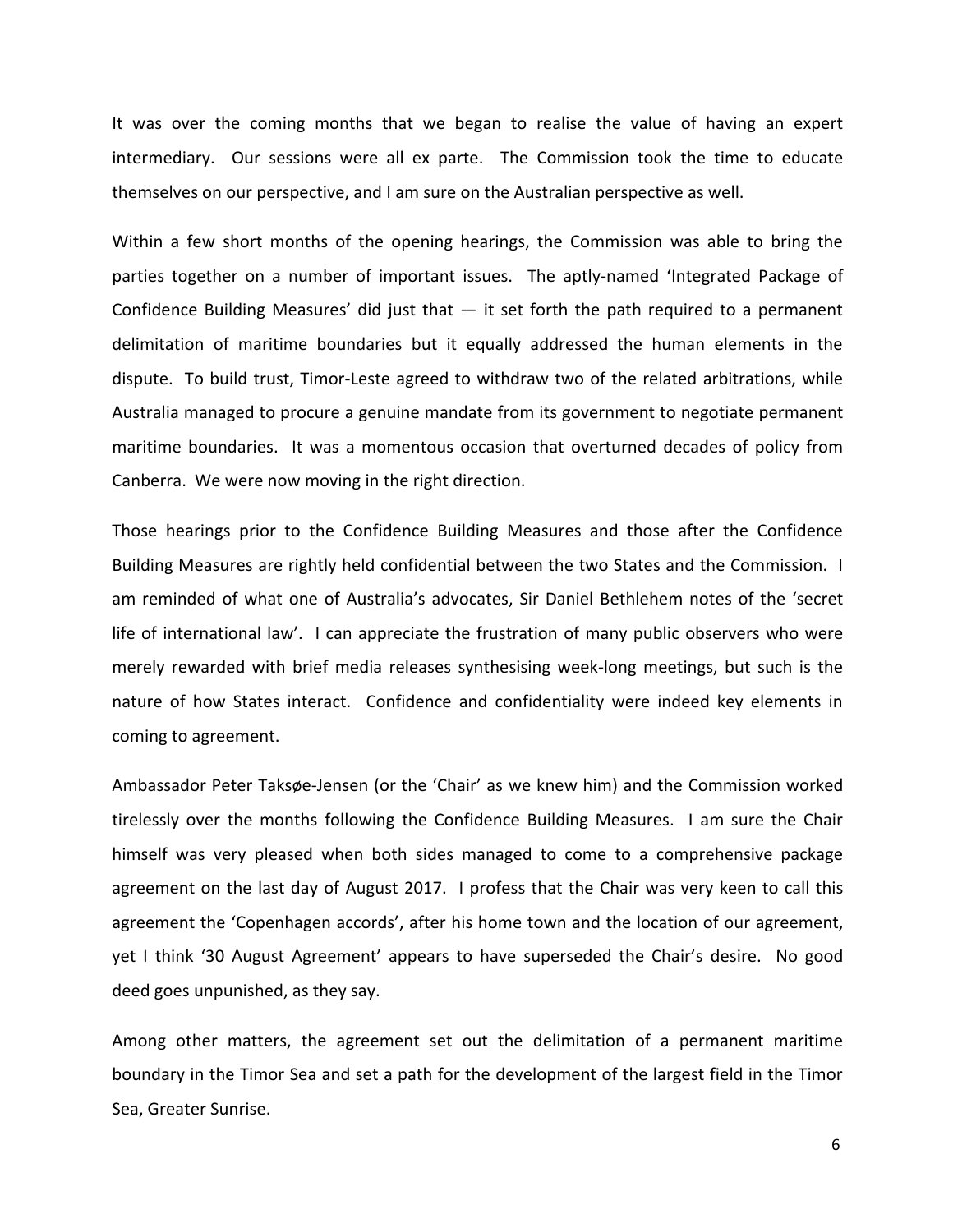Following the comprehensive package agreement, the parties invited the Greater Sunrise Joint Venture to begin trilateral discussions over the development of the field. The lexicon of the conciliation moved from delicate matters of law and diplomacy, to discussions of 'return on investment', 'greenfield and brownfield', global LNG markets and other technical terms. In hindsight, it was perhaps too ambitious a task to seek agreement amongst two States and four international oil companies in just a few months.

Despite the need to continue discussions on Greater Sunrise, the treaty delimiting a permanent maritime boundary was signed in front of the UN Secretary General in March 2018 and ratified by both States following the transitional period. Just a short distance from here our Prime Ministers exchanged notes bringing into effect the treaty on 30 August 2019  $-$  20 years to the date since our vote for independence.

For anyone wishing to understand the significance of the conciliation to the people of Timor‐ Leste, you only need to see the photos of the Chief Negotiator's return to Dili following the signing of the comprehensive package agreement in September 2017. Thousands of wellwishers lined the road from the airport. The Chief Negotiator stopped his motorcade outside the Australian embassy gesturing in friendship at the very spot where, 18 months prior, more than 10,000 people had protested. It was a remarkable transformation in relations, but what are the lessons for other States?

The first reflection I would make is on the importance of a legal framework underpinning a dispute resolution process. Despite being non‐binding in a legal sense, the conciliation was underpinned by UNCLOS. There was a legal obligation to participate in good faith. Legal arguments on maritime boundary delimitation and on other legal issues were argued by lawyers in front of international law experts. While the conciliation necessarily took on broader diplomatic matters, however we characterise it, international law was present in the resolution of our dispute. A comparable process was the so-called structured engagement we participated in with Australia in 2014/15. This process was essentially diplomacy in action. Each side could maintain their seemingly plausible arguments on the application of UNCLOS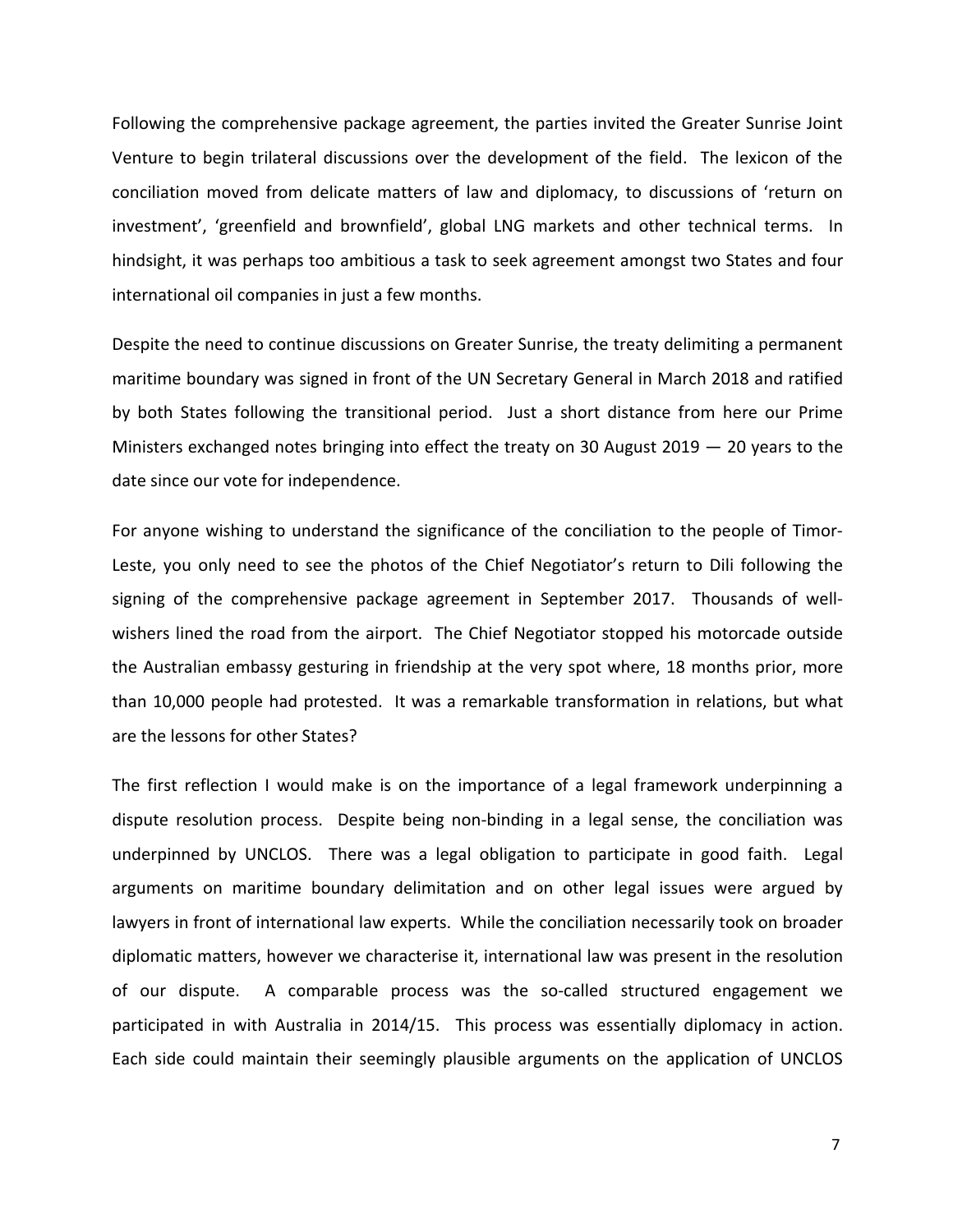and maritime boundary delimitation methodology. There was no impartial dispute resolution body to tell us otherwise.

The second reflection I would offer, and one I have emphasised throughout my remarks, is the human element in the dispute. A court or tribunal format is simply unable to address such matters. It focusses purely on law and generally in a western adversarial setting. Prior to the conciliation, we found ourselves in such adversarial settings with Australia. These court and tribunal formats were pushing us further apart, rather than bringing us closer together. Our disputes at the ICJ and Permanent Court of Arbitration broached delicate topics in sometimes public forums. These institutions have a vital place in resolving international disputes, yet we found that in our particular circumstance, a "bottom‐up", facilitated approach in a confidential setting to be far more effective. I must profess that the conciliation was not just redemptive for the States as conceptual entities, but it was personally redemptive for those who participated in the process. On a personal level, it allowed me to go through a process of reconciliation and resolution, as I'm sure it did with many on the Timor‐Leste side and the Australian side too.

The third comment I would make, and perhaps it is the lesson most relevant to all States, is on the efficacy of the international liberal order. John Ikenberry describes the liberal international order as a 'vision for an open and loosely rules based order' that creates an 'international space' for liberal democracy, reconciling the dilemmas of sovereignty and interdependence, seeking protections and preserving rights within and between states'. The conciliation celebrated those values — an openness to engage, within a rules‐based framework of UNCLOS, determining matters of sovereignty, cooperation on a joint resource sharing area, yet preserving rights of both States as parties, and crucially, the rights of third States too.

An adherence to these liberal values brought our countries from an adversarial and somewhat tense relationship through a period of productive engagement and finally to agreement. Not all States will meet the criteria for compulsory conciliation, but all States can adhere to the values inherent in our process for their own advantage.

8